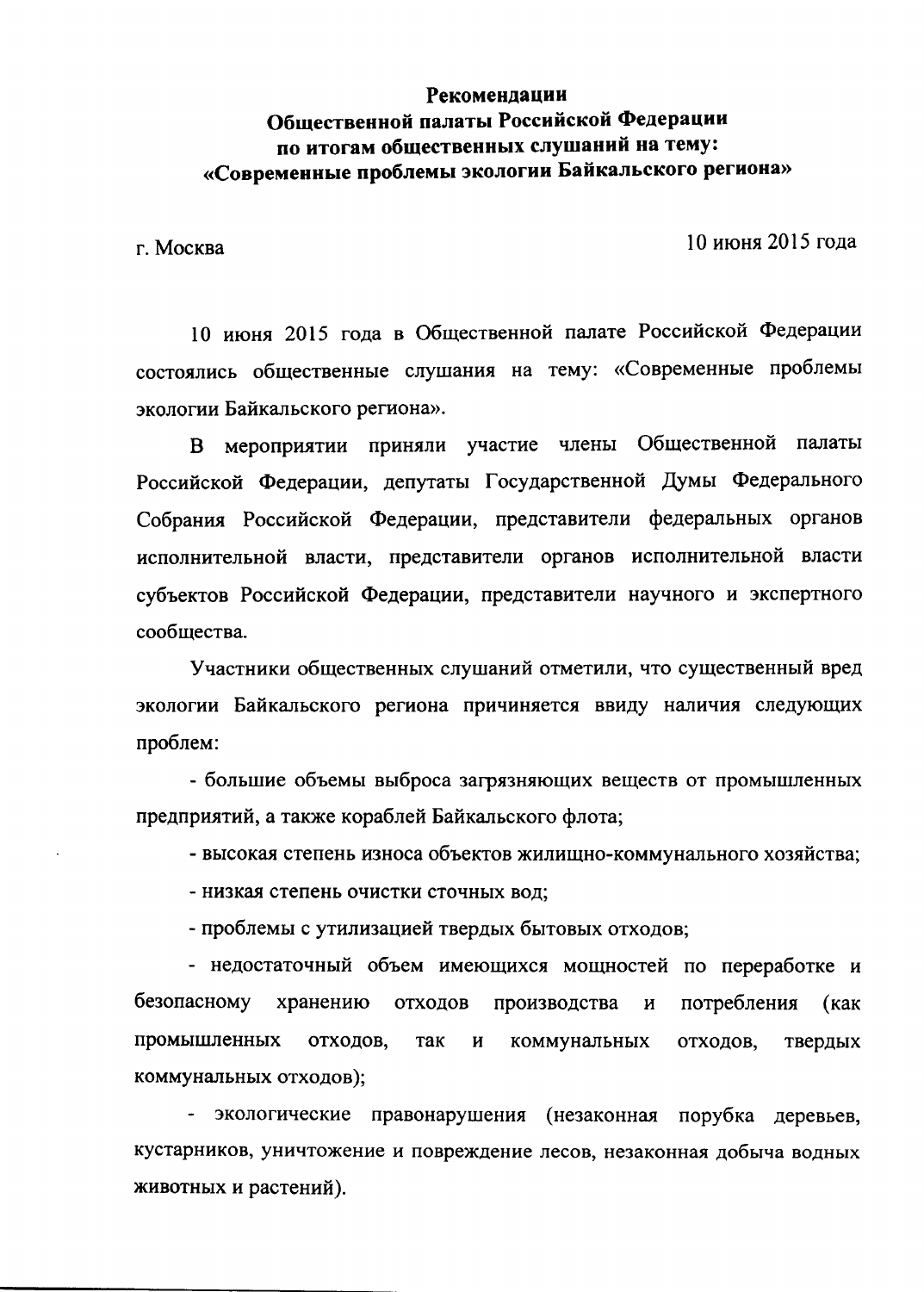- уничтожение зеленых санитарных зон водозабора, строительство капитальных объектов на землях ограниченных в обороте и предоставление их в частную собственность.

Участники общественных слушаний указали на большое количество требующих Байкальском регионе, проблем экологических  $\overline{B}$ незамедлительного решения.

По итогам общественных слушаний на тему: «Современные проблемы Российской Байкальского Общественная палата экологии региона» Федерации считает возможным рекомендовать:

#### Правительству Российской Федерации:

1. Предпринять срочные меры по обеспечению 100% охвата населенных ПУНКТОВ И хозяйственных объектов, расположенных  $\mathbf{B}$ Центральной экологической зоне БПТ и особенно на побережье озера Байкал, эффективными и экологически безопасными технологиями очистки сточных вол.

 $2.$ Провести исследования причин, факторов И последствий эвтрофикации мелководной и заплесковой зон озера Байкал, поражения моллюсков и байкальских эндемичных губок.

3. Провести анализ выполнения целевых индикаторов и показателей федеральной целевой программы «Охрана озера Байкал и социальноэкономическое развитие Байкальской природной территории на 2012-2020 годы», а также оценить достаточность и комплексность мер, включенных в Программу, и разработать предложения по приоритетным направлениям сохранения экосистемы озера Байкал, опираясь на разработки проекта Сохранения озера Байкал.

4. Разработать предложения по внесению изменений в федеральную целевую программу «Охрана озера Байкал и социально-экономическое развитие Байкальской природной территории на 2012-2020 годы» в части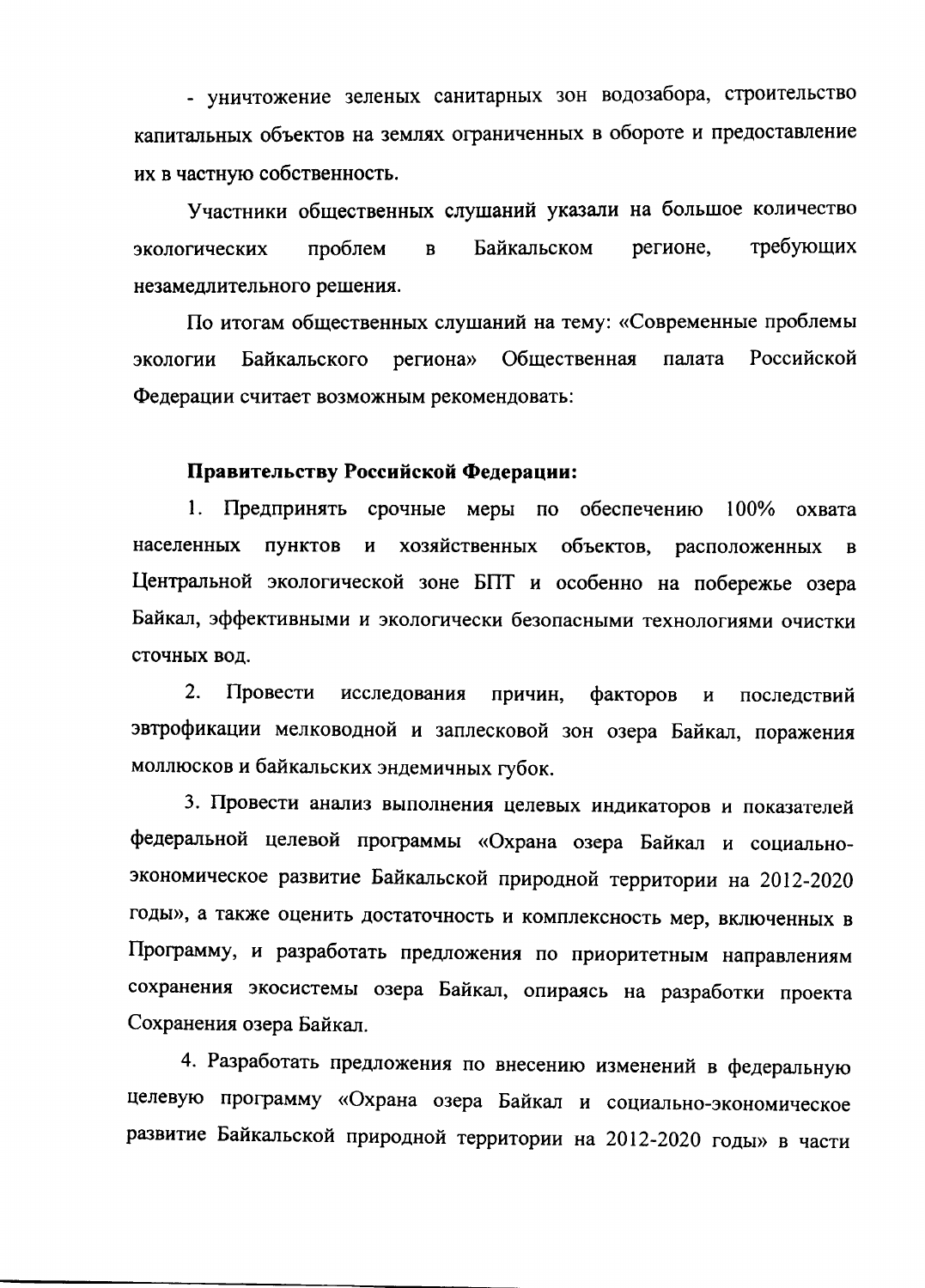расширения тематики научно-исследовательских и опытно-конструкторских работ, в том числе:

- исследований гидрохимических и гидробиологических процессов в водной толще и донных отложениях в прибрежной зоне озера Байкал и в районах интенсивного антропогенного воздействия;

- исследований состояния озера Байкал и влияния негативных антропогенных и природных факторов на его устойчивость, предусмотрев работы по оценке возможных рисков изменения уровня озера Байкал, подтопления и затопления территорий бассейна рек Селенга, Ангара, а также экологических рисков для озера Байкал и Байкальской природной территории в связи со строительством ГЭС «Шурен».

5. Дать научно обоснованную оценку экологической ситуации на Байкале на государственном уровне, разработать меры по предотвращению экологического кризиса на Байкале, наладить систему мониторинга на берегах озера Байкал. В настоящий момент необходим срочный мониторинг прибрежной зоны в связи с распространением сине-зеленой водоросли.

6. Ввиду невозможности разработки проектов по строительству очистных сооружений на уровне муниципалитетов (отсутствие финансовых и других необходимых ресурсов) инициировать на федеральном уровне разработку государственной программы по созданию  $\boldsymbol{\mathsf{N}}$ внедрению современной системы утилизации ТБО И ЖБО в границах всей байкальской природной территории с привлечением крупного бизнеса.

7. Проработать вопрос оснащения всех судов речного флота на озере Байкал оборудованием по очистке и преобразованию нефтесодержащих, сточных вод «обогащенное углеродистое наноэмульгирование».

### Законодательному Собранию Иркутской области:

Разработать проект закона Иркутской области «О 1. запрете использования фосфат-содержащих порошков на озере Байкал».